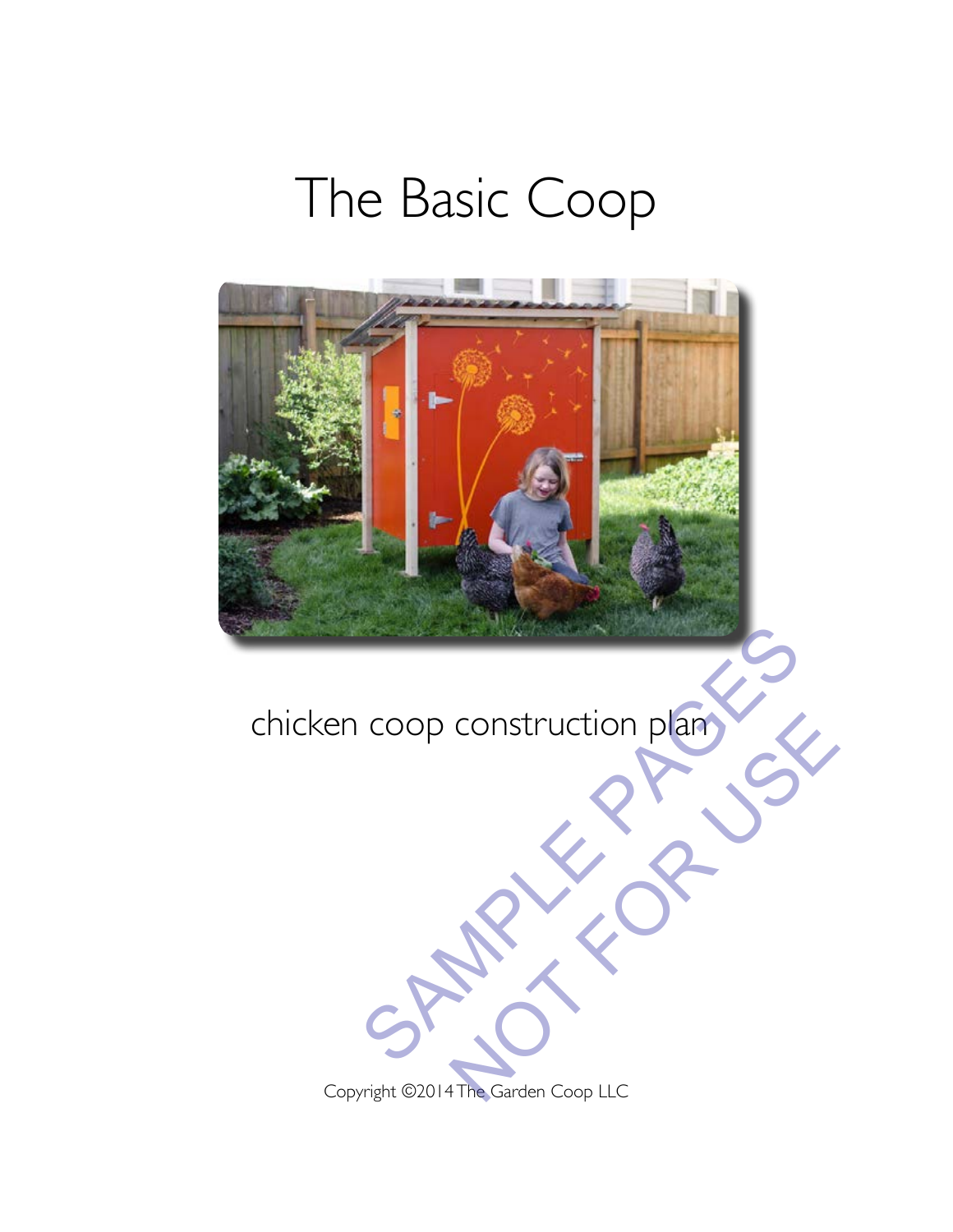# **what's inside**

### **thank you!**

Thank you for buying The Basic Coop chicken coop construction plan and for supporting my efforts. I know the plan will save you quite a bit of time, hassle — and money — while helping you keep your backyard chickens safe and healthy. More importantly, I hope it leads to a coop that you love and are proud of! icken coop construction plan and for supporting my efforts. It<br>sle — and money — while helping you keep your backyard chic<br>leads to a coop that you love and are proud of! Construction plan and for supporting my efforts. I know<br>oney—while helping you keep your backyard chicke<br>op that you love and are proud of!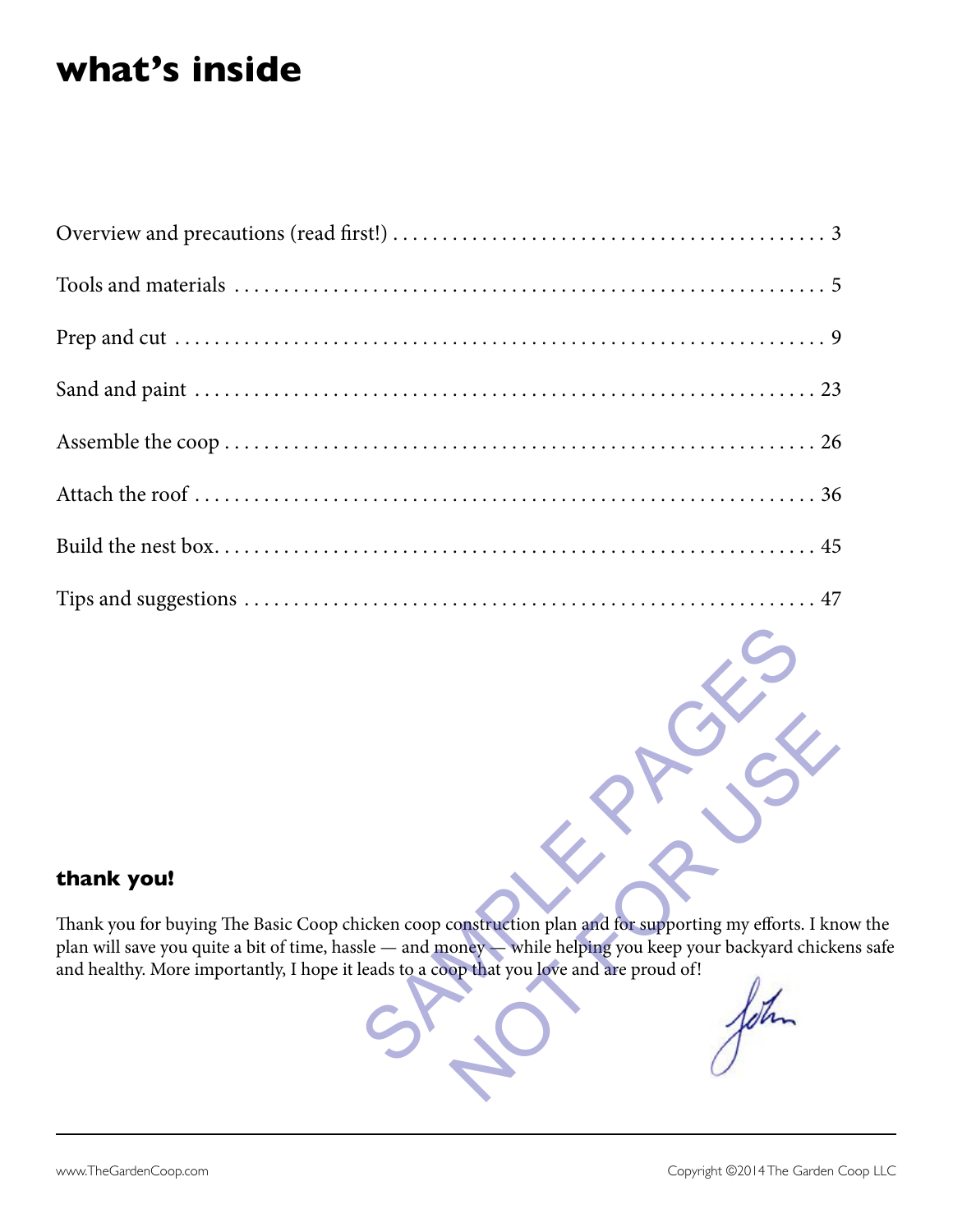# <span id="page-2-0"></span>**overview and precautions**

**THE BASIC COOP** makes for a comfortable, attractive, affordable home for 3-4 standard hens. The walls and doors are made of plywood or plywood siding, and with the help of a few two-by-twos, a couple two-by-fours, and some screws, the whole coop comes together easily and solidly. Plywood is already a cost-effective material for a chicken coop, and this plan shows you how to get all you need out of just two sheets. The hen house is elevated off the ground on two-by-four legs. These boards actually serve triple duty — as legs, as part of the frame, and as trim for looks.



The front door gives broad, easy access for care and cleaning. Inside, the coop is outfitted with two roosts and a nest box (perfect for up to 4 hens). There is space for either hanging or setting a feeder and a waterer should you choose to keep those inside the coop. A hinged, latched pop door is your chickens' entry to their day yard or attached run. You can work this door manually or install a separate automatic door on a timer. Your birds simply hop the short distance to/from the ground, or you can fashion a ladder or step. There's a similar small door on the other side that opens to the back of the nest box for egg collection. For care and cleaning. Inside, the coop is outfitted with two roost<br>re is space for either hanging or setting a feeder and a waterer s<br>. A hinged, latched pop door is your chickens' entry to their da<br>mually or install a se or either hanging or setting a feeder and a waterer shot atched pop door is your chickens' entry to their day stall a separate automatic door on a timer. Your birds in fashion a ladder or step. There's a similar small door

The "open air" ceiling above the henhouse is fully secured with hardware cloth. It provides plenty of ventilation for your hens and can be partially covered in the winter as needed. For looks, you could add a small window or vent in the front wall as well, but that's completely optional. A few inches above the open ceiling is the polycarbonate (translucent) roof which lets in some light while protecting the coop from rain, snow, heat, and UV rays. What's really cool is that one standard corrugated roofing panel is all you need for the job.

Those are the basics of The Basic Coop. It's a simple, economical design that sacrifices neither function nor looks. What's more, with four whole sides as your canvas, there's plenty of room for you to embellish with your own style, color, and designs!

Now some important notes and precautions. . .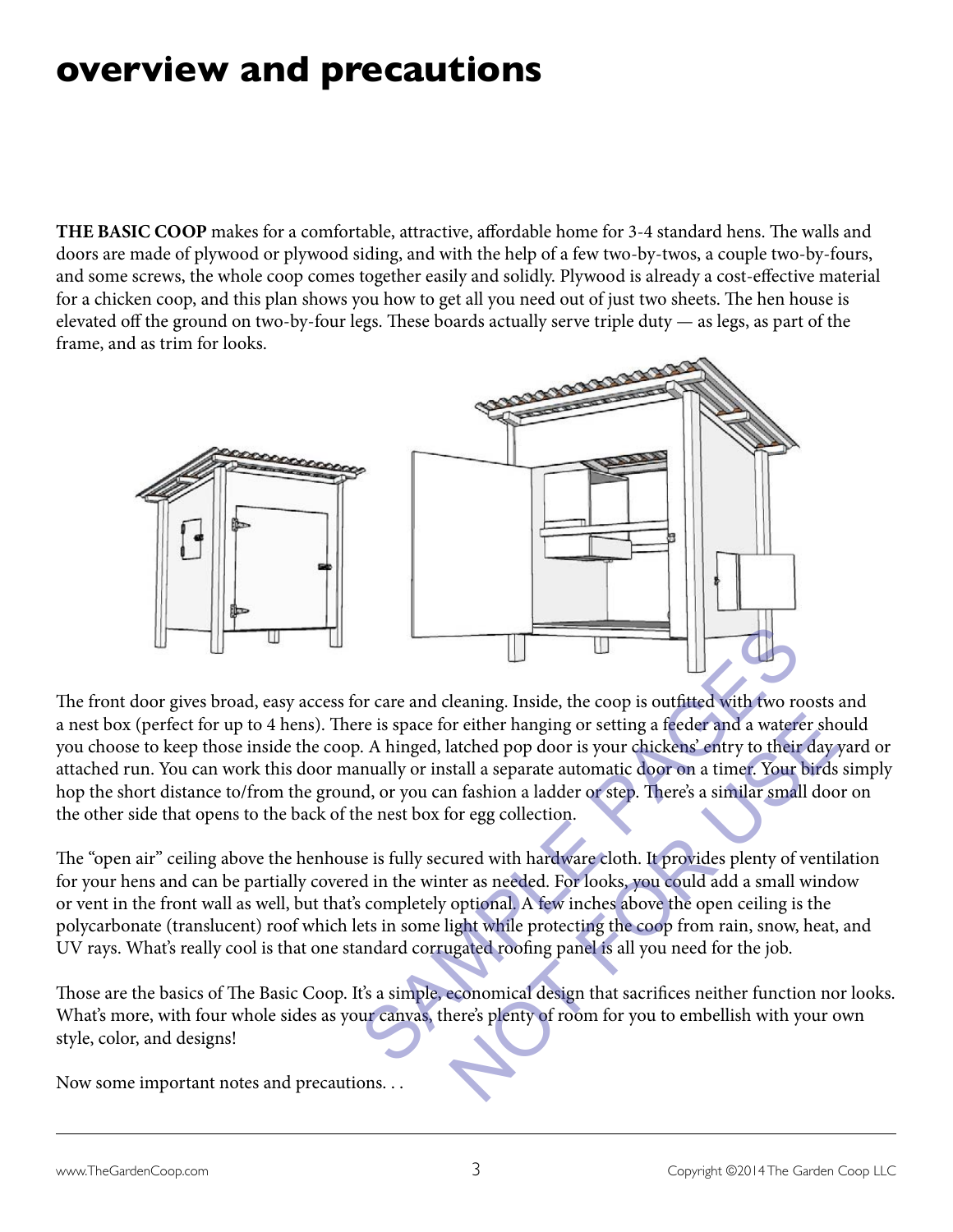# **prep and cut**

## $\bullet$  Cutting out doors

### **EGG DOOR AND POP DOOR:**

Follow the tips in the sidebar below for making a plunge cut with a circular saw. Use this technique, or a jigsaw if you prefer, to cut the egg door and pop door from the side panels. You can cut right on the lines that you marked, being careful not to extend those cuts beyond the corners that you've marked. Finish cutting the corners with a handsaw. Mark each door, including which side is up, so you can reattach it in the right place later.

### **Making plunge cuts with a circular saw**



In the next couple of steps, you'll be making plunge cuts in plywood that is, making cuts that do not start at the edge of the sheet. If this is your first time doing this with a circular saw, it's fairly simple.

Draw a line where you want to cut, position the saw blade over the line (or just to either side of it), tilt the saw forward (with the front of the base plate resting on the material), manually retract the blade guard, and power up the saw. *Note: If you use a jigsaw instead of a circular saw, you will have to drill a small starter hole to fit the blade into.* Draw a line where you want to cut, position the saw blade over the control of the state of it), tilt the saw forward (with the front of base plate resting on the material), manually retract the blade g and power up the saw Material Contract the Material Contract the Material Contract the Material Contract under the Material of a circulant of the black into the saw base is flush with the wood,<br>Eake care to not remove the saw and when a split

Slowly lower the spinning blade into the wood. Once the saw base is flush with the wood, you can move the saw along the line to extend the cut. Take care to not remove the saw from the cut until the blade has stopped spinning or it may bind and split the wood or cause injury.

A circular blade won't cut all the way through the material at the end of each cut, and that's fine. It's better to finish your cuts with a handsaw than to have them extend too far.

 $\hat{\mathfrak{D}}$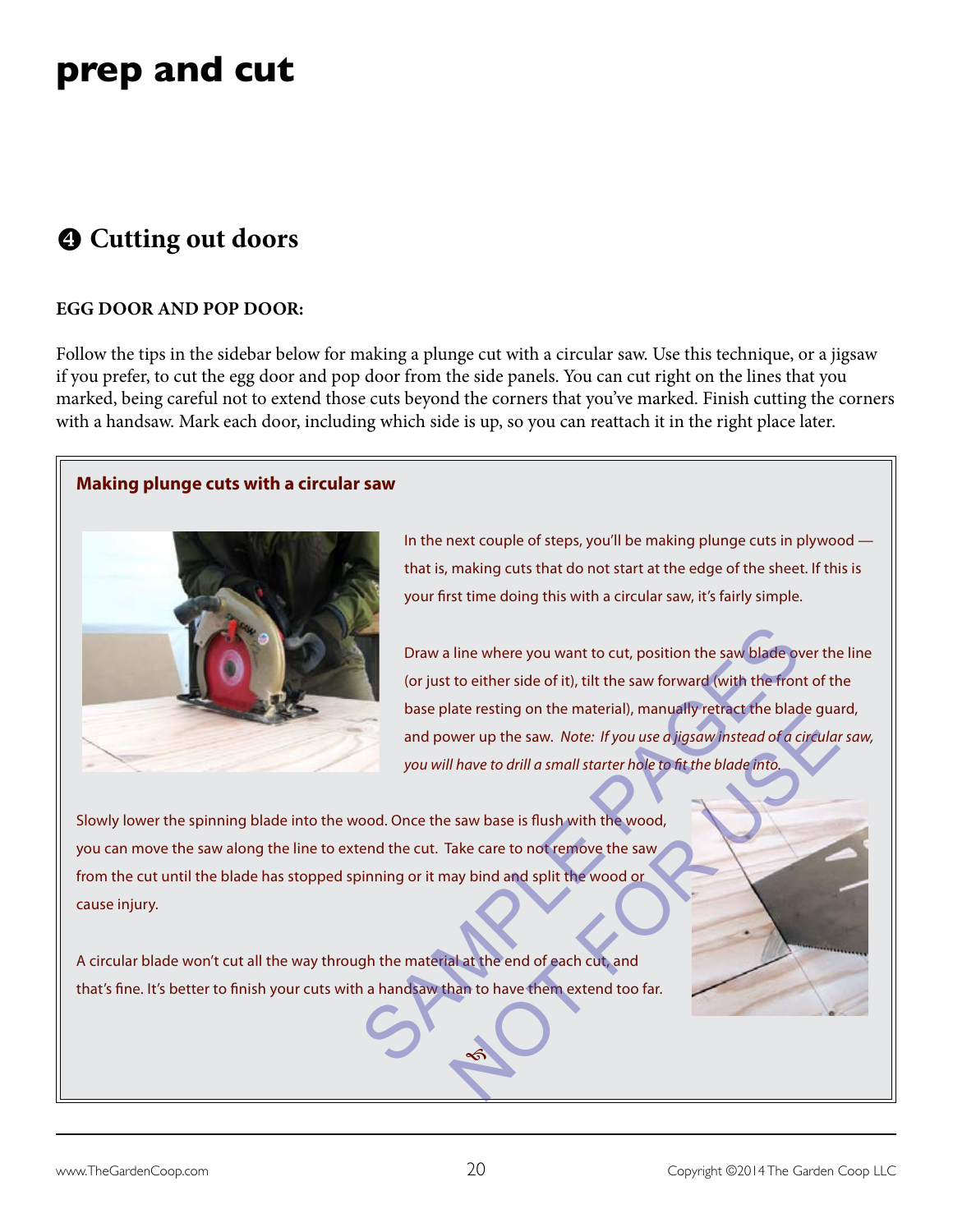# <span id="page-4-0"></span>**assemble the coop**



# $\theta$  Attach door hardware

To attach the hardware, lay your panels out on a flat surface, outer faces up. Working from above, position each door within the space from which it was cut so that there is an even gap on all sides.

Use  $\frac{1}{2}$ " screws (13 mm). There's no need to predrill the holes. Take care not to drive the screws in too hard or fast. There's not much "bite" to work with on a short screw like this, and if you overspin them, they could strip the wood and lose their grab.

### **EGG DOOR AND POP DOOR:**

**a.** Starting with the egg door, decide if you'd like it to swing open to the left, right, up, or down. (On the coop shown in this plan, I have both small doors hinge open towards the back of the coop.)

On the hinged edge of the door, **attach a 2 1/2" (64 mm) utility hinge** about  $\frac{3}{4}$ " (20 mm) from each corner.





**b. Attach a barrel bolt** (or other type of latch) in the center of the latching side. You can extend the bolt to help position the mechanism and the catch before attaching. Secure the latch, then carefully flip the panel over.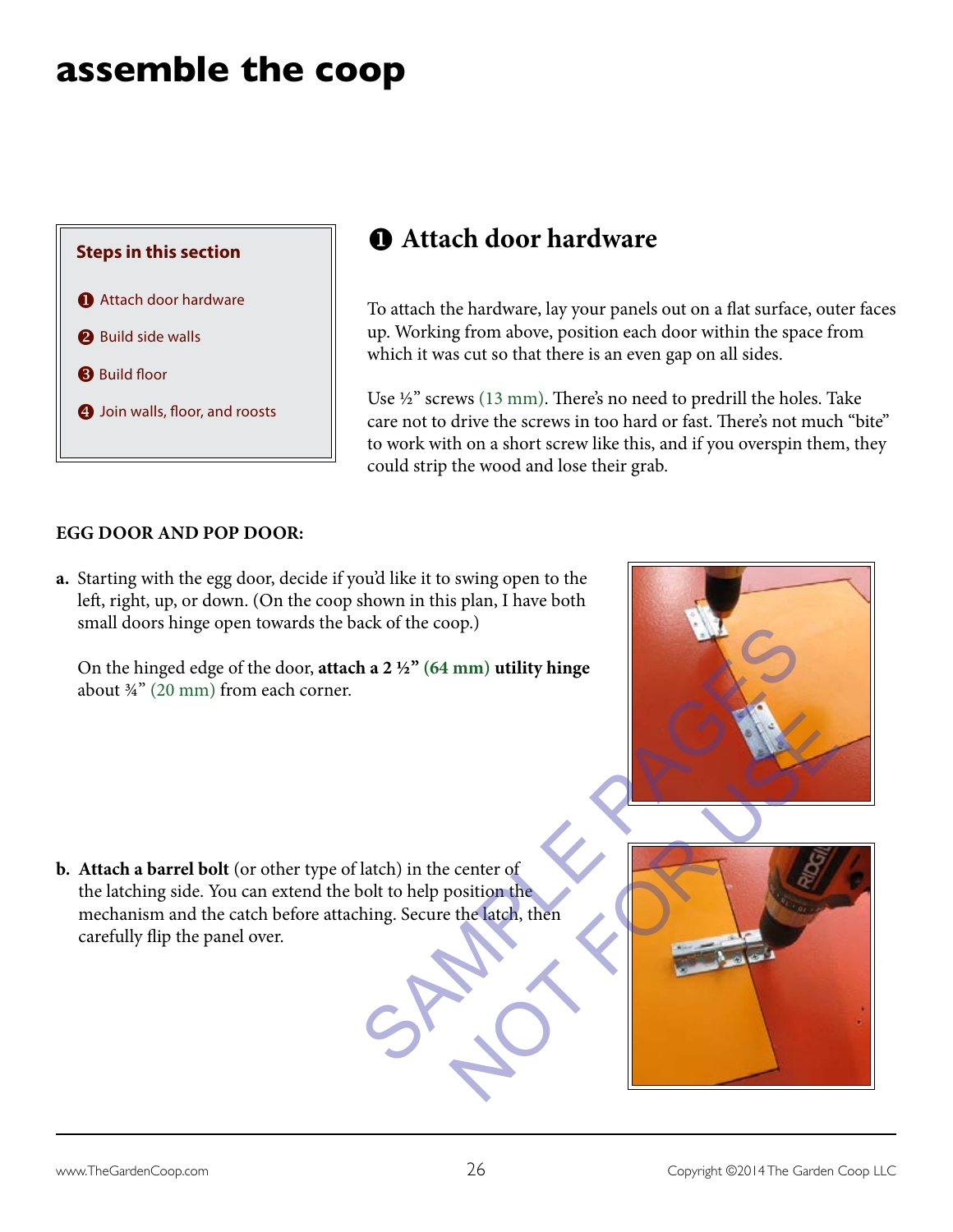# **assemble the coop**

**f. Attach the roosts.** From inside the coop, position the rear roost between the side walls, tucked into the L-shaped marks you made earlier on the side walls.

Have a helper hold the roost in place as you attach it, driving your screws from the outside of the wall through the holes you made earlier and into the roost. Move to the other side and attach it there as well. Attach the front roost in the same way.





**g. Attach the front panel.** Position the front panel so that the top edge is flush with the top edge of the plywood on the side walls. Driving through the plywood from the front, screw the panel to each front wall support in three or so spots and to the front floor support in one spot to each side of the front door.

Make sure that you retain an even gap around the edge of the front door so that it can swing freely. If your coop frame happens to narrow or flare at the top or bottom of the front wall, or if your plywood is not cut evenly and square, you may notice the front panel sides pushing in on the door. Adjust your assembly or trim pieces as needed to get the right fit. so that the top edge is flush with the top ed<br>the plywood on the side walls. Driving three the plywood from the front, screw the pane<br>each front wall support in three or so spots<br>the front floor support in one spot to each